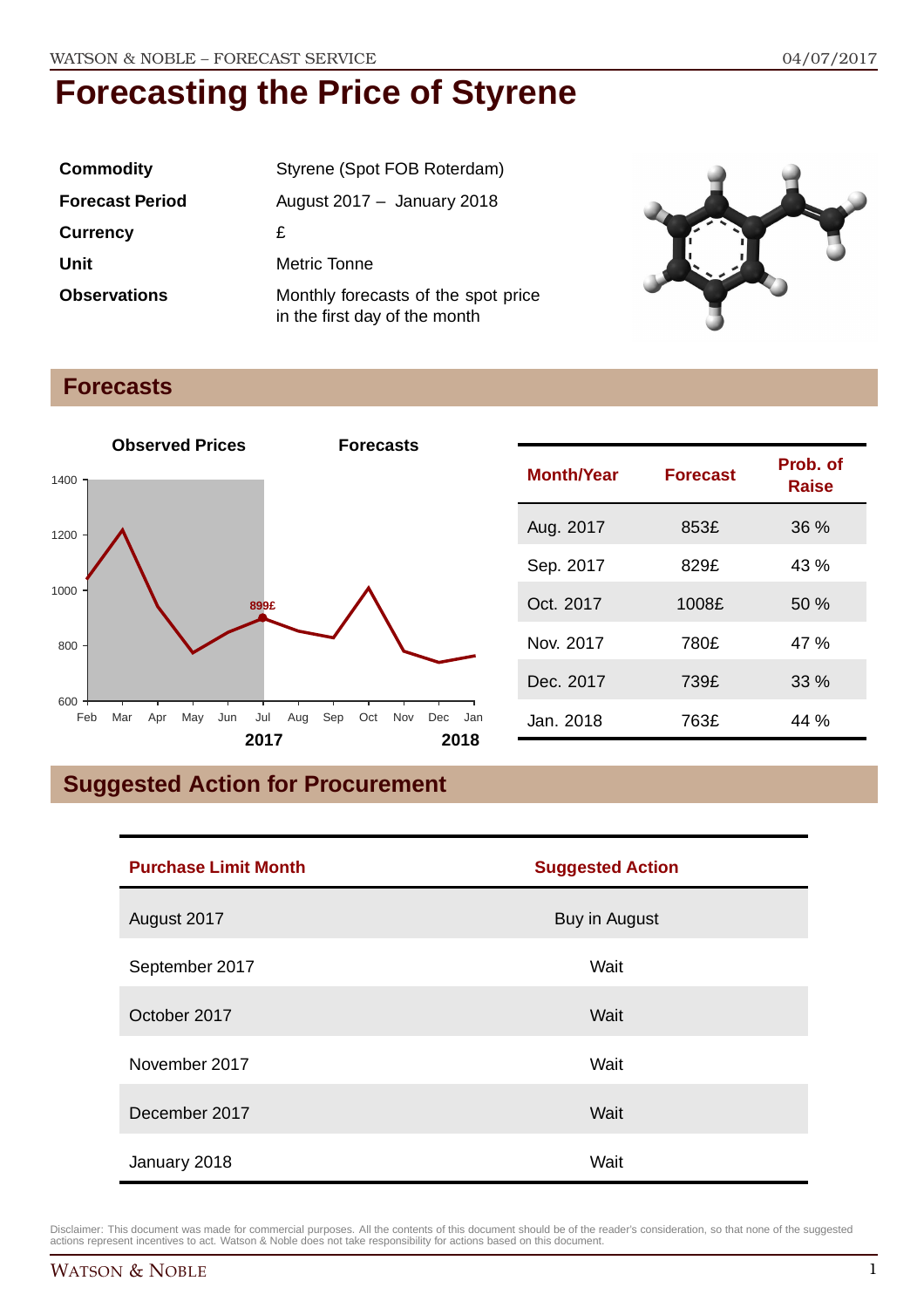### **Impact Analysis: One Month Forecast**



Our algorithm forecasts a lower price of Styrene in one month: it is expectable that the price decreases 5.13% from 899£ to 853£ until the beginning of August.

## **Indices of Factors**



#### **Interpretation**

- **Decrease of Supply**: Positive pressure of the Supply index
- **Considerable decrease of Demand**: Negative pressure of the Demand index
- **Slightly positive pressure of the index of Styrene**
- Slightly negative pressure of the index of variables representing the market upstream
- Negative pressure of the index of variables representing the market downstream
- **Negative pressure of the financial index**
- **Considerably negative pressure of other commodities and other factors**
- Focus on Euro, Canada, and UK

### **Impact per Country**

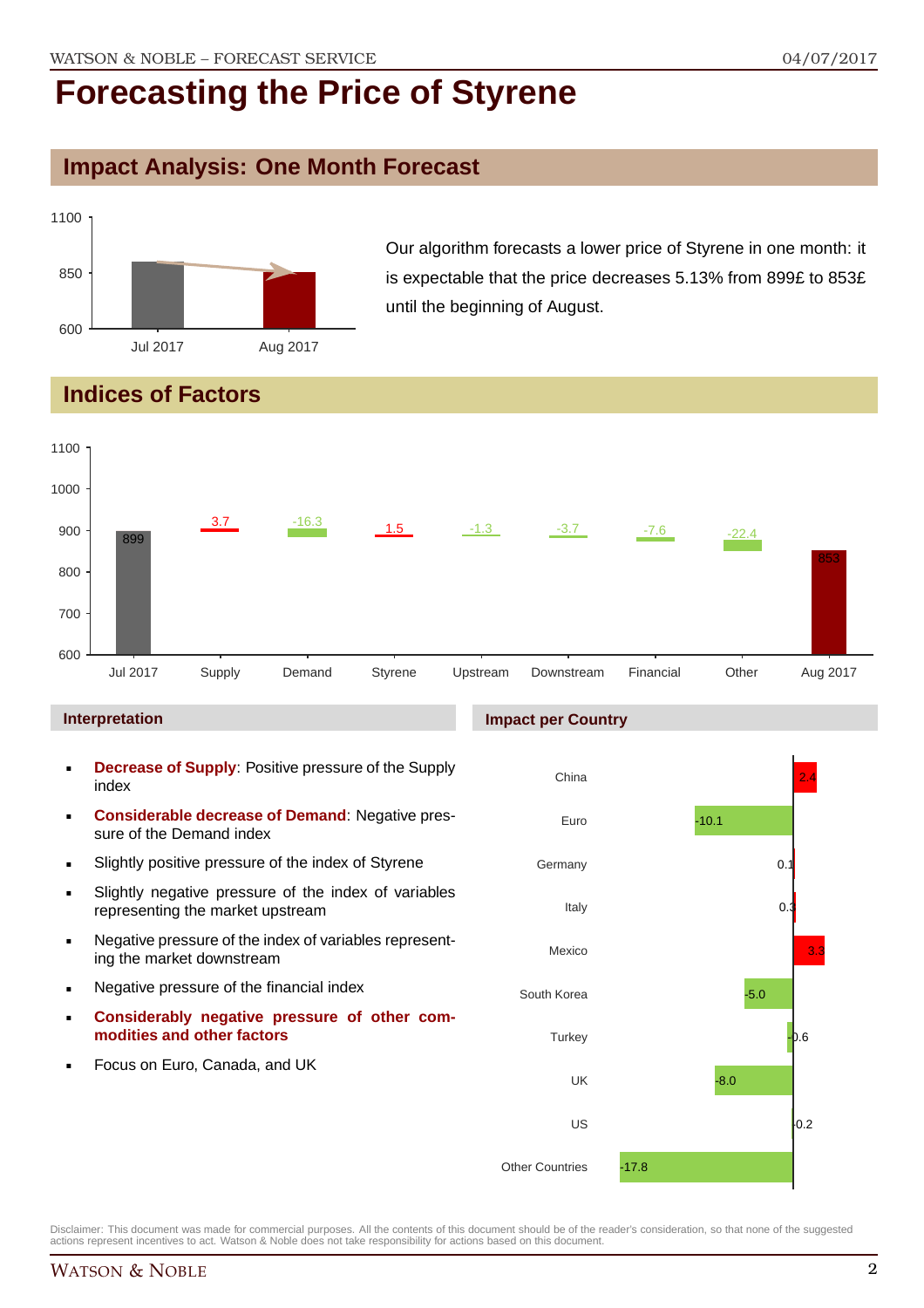# **Impact Analysis: Two Months Forecast**



Our algorithm forecasts a lower price of Styrene in two months: it is expectable that the price decreases 7.83% from 899£ to 829£ until the beginning of September.

## **Indices of Factors**



#### **Interpretation**

- Slight decrease of Supply: Positive pressure of the Supply index
- **Decrease of Demand**: Negative pressure of the Demand index
- **Negative pressure of the index of Styrene**
- Negative pressure of the index of variables representing the market upstream
- Negative pressure of the index of variables representing the market downstream
- **Negative pressure of the financial index**
- **Negative pressure of other commodities and other** factors
- Focus on UK, Canada, and US

#### **Impact per Country**

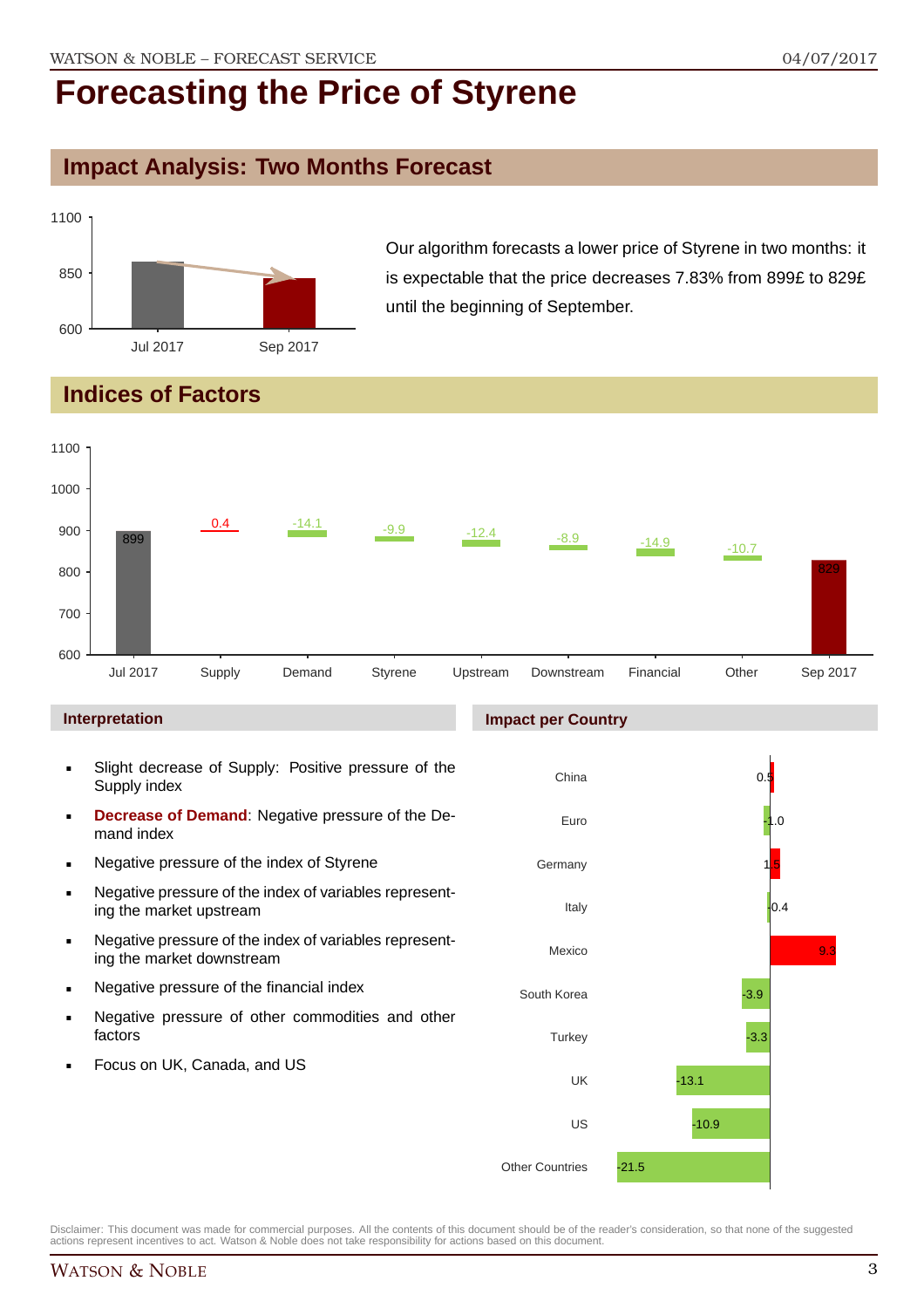### **Impact Analysis: Three Months Forecast**



Our algorithm forecasts a higher price of Styrene in three months: it is expectable that the price increases 12.17% from 899£ to 1008£ until the beginning of October.

## **Indices of Factors**



#### **Interpretation**

- **Decrease of Supply**: Positive pressure of the Supply index
- **Increase of Demand**: Positive pressure of the Demand index
- **Positive pressure of the index of Styrene**
- Positive pressure of the index of variables representing the market upstream
- **Positive pressure of the index of variables represent**ing the market downstream
- **Slightly positive pressure of the financial index**
- Slightly positive pressure of other commodities and other factors
- Focus on Mexico, Poland, and Singapore

#### **Impact per Country**

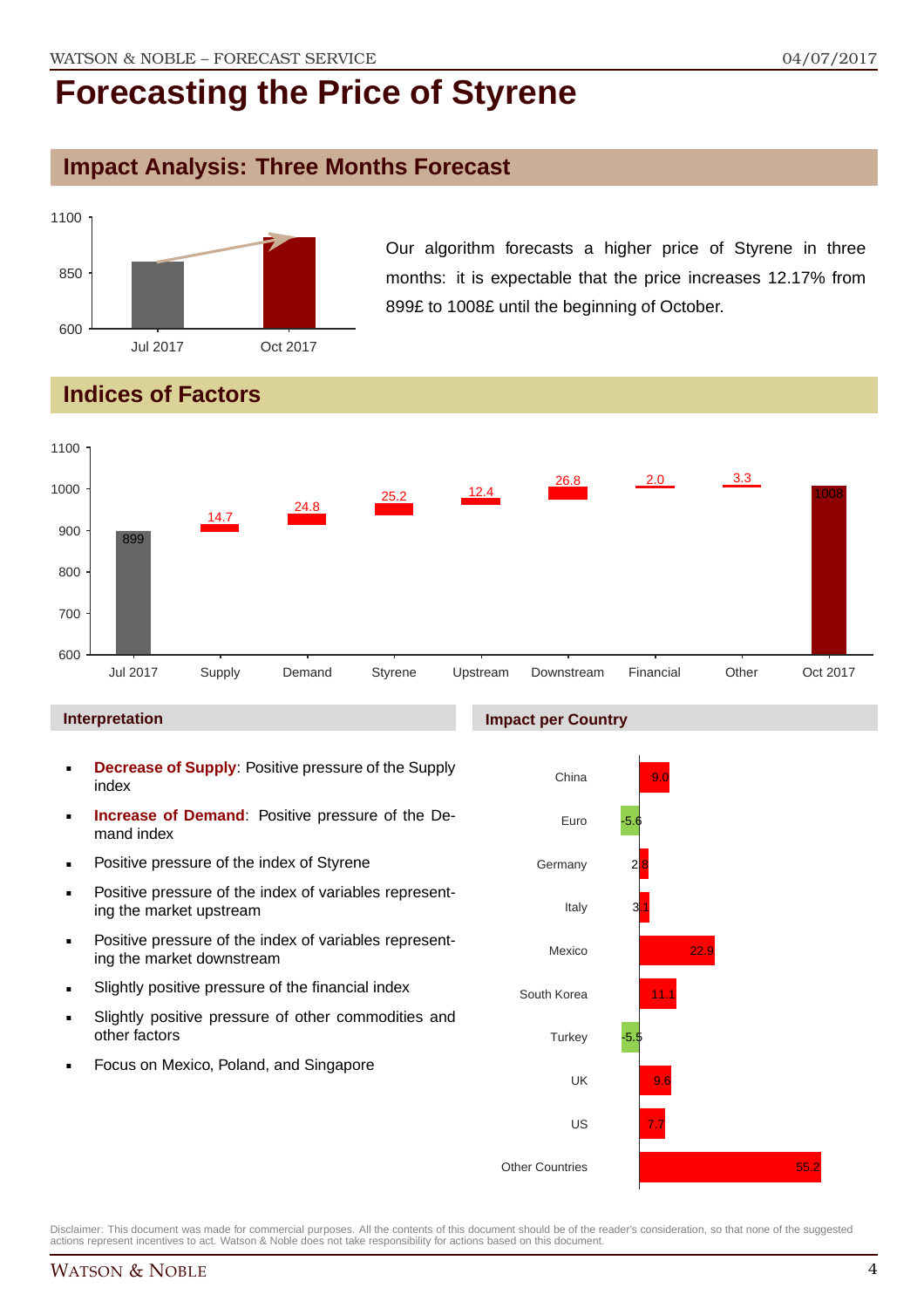# **Impact Analysis: Four Months Forecast**



Our algorithm forecasts a lower price of Styrene in four months: it is expectable that the price decreases 13.21% from 899£ to 780£ until the beginning of November.

## **Indices of Factors**



#### **Interpretation**

- **Increase of Supply**: Negative pressure of the Supply index
- **Decrease of Demand**: Negative pressure of the Demand index
- **Negative pressure of the index of Styrene**
- Negative pressure of the index of variables representing the market upstream
- Negative pressure of the index of variables representing the market downstream
- **Negative pressure of the financial index**
- **Negative pressure of other commodities and other** factors
- Focus on Japan, Canada, and Mexico

#### **Impact per Country**

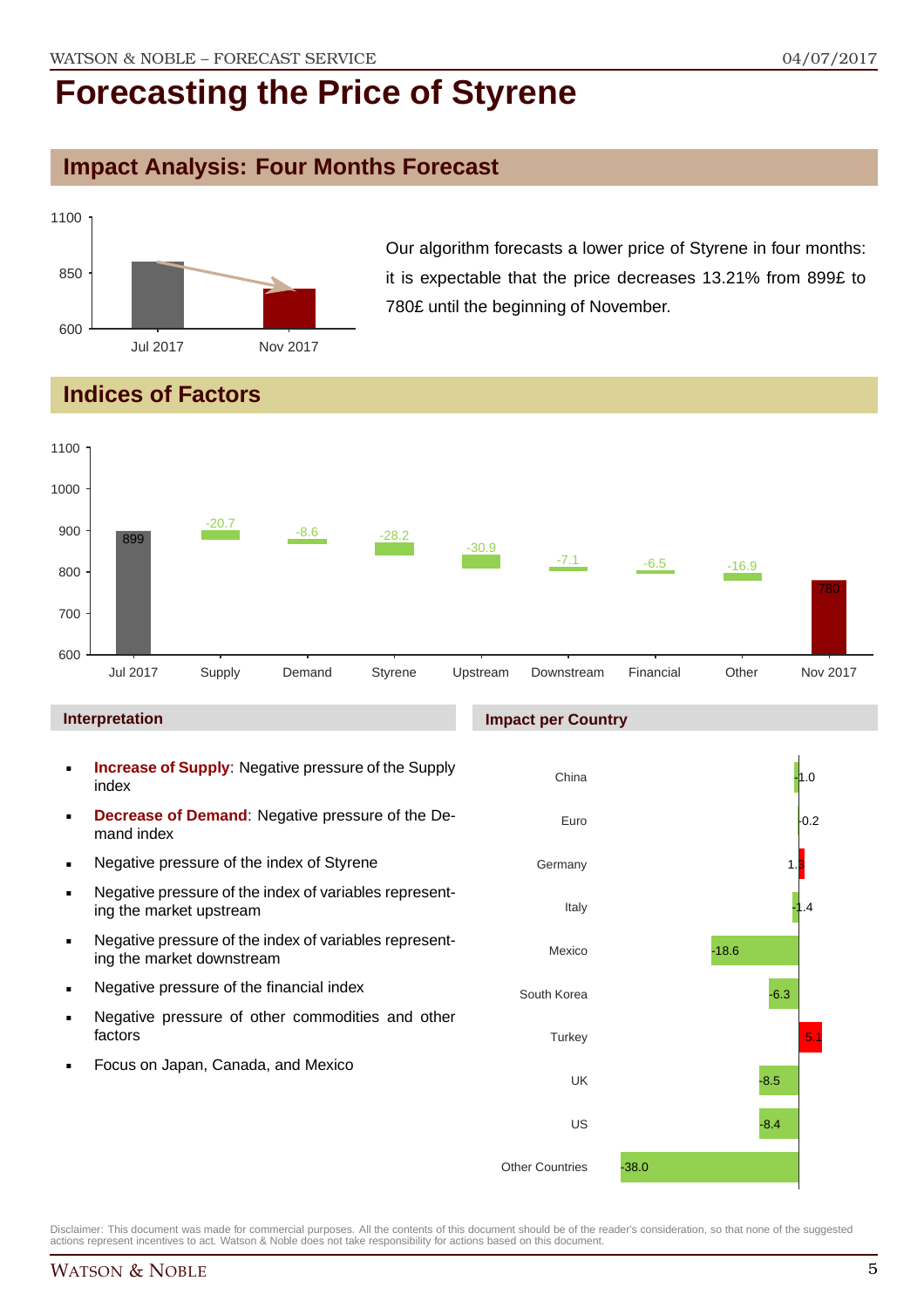### **Impact Analysis: Five Months Forecast**



Our algorithm forecasts a lower price of Styrene in five months: it is expectable that the price decreases 17.74% from 899£ to 739£ until the beginning of December.

## **Indices of Factors**



#### **Interpretation**

- **Increase of Supply**: Negative pressure of the Supply index
- **Increase of Demand**: Positive pressure of the Demand index
- **Negative pressure of the index of Styrene**
- **Considerably negative pressure of the index of variables representing the market upstream**
- Slightly negative pressure of the index of variables representing the market downstream
- Slightly negative pressure of the financial index
- **Considerably negative pressure of other commodities and other factors**
- Focus on South Korea, Canada, and Euro

#### **Impact per Country**

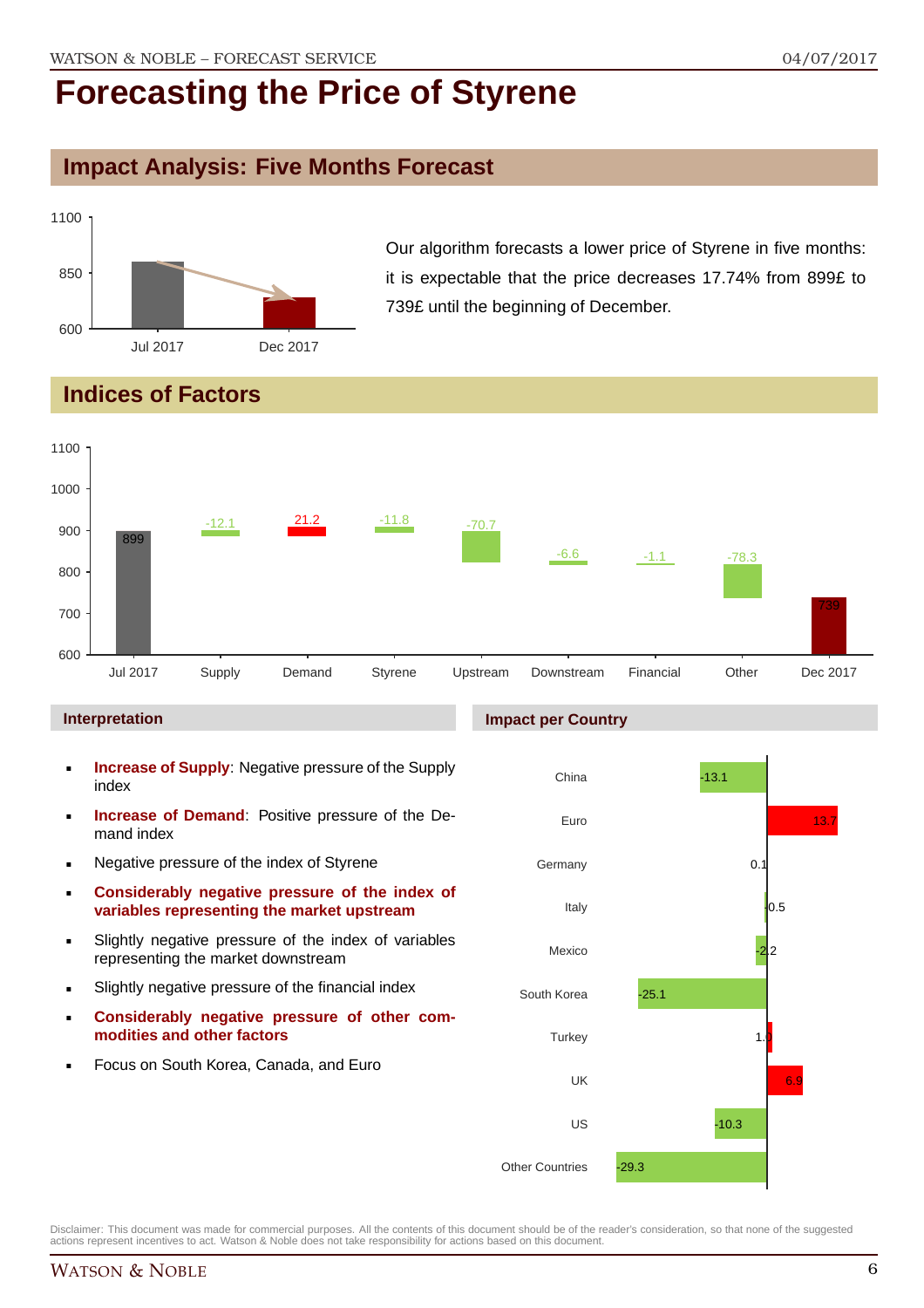## **Impact Analysis: Six Months Forecast**



Our algorithm forecasts a lower price of Styrene in six months: it is expectable that the price decreases 15.14% from 899£ to 763£ until the beginning of January.

## **Indices of Factors**



#### **Interpretation**

- **Increase of Supply**: Negative pressure of the Supply index
- **Increase of Demand**: Positive pressure of the Demand index
- **Negative pressure of the index of Styrene**
- **Considerably negative pressure of the index of variables representing the market upstream**
- Negative pressure of the index of variables representing the market downstream
- **Negative pressure of the financial index**
- Slightly negative pressure of other commodities and other factors
- Focus on Japan, US, and Singapore

#### China Euro Germany Italy Mexico South Korea **Turkey** UK US Other Countries  $-1$ 4.7 -1.8 -1.6 -15.2 -18.3 5.7  $10.2$ -25.3 -42.7

Disclaimer: This document was made for commercial purposes. All the contents of this document should be of the reader's consideration, so that none of the suggested actions represent incentives to act. Watson & Noble does not take responsibility for actions based on this document.

#### **Impact per Country**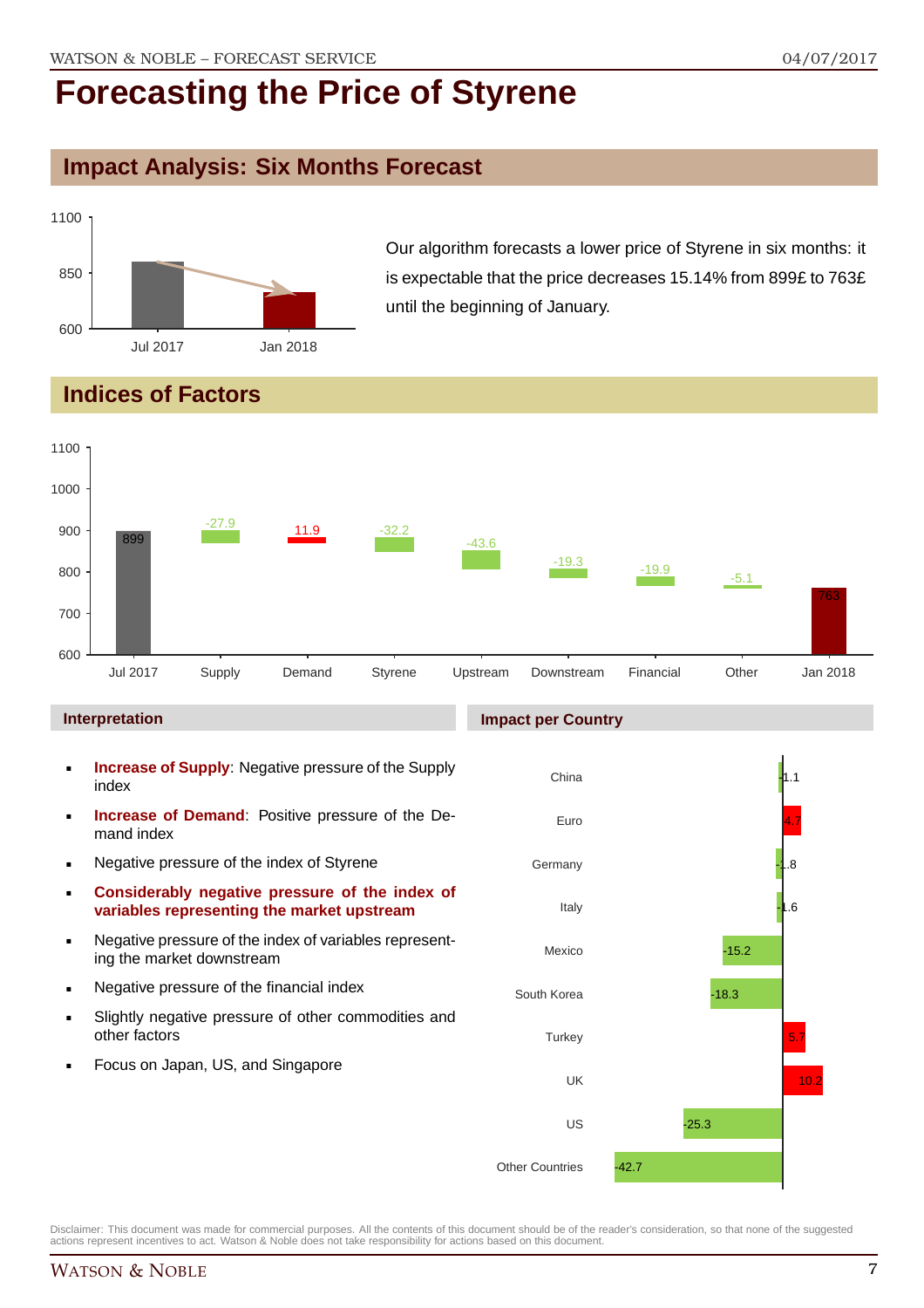## **APPENDIX – Technical Explanation of the Impact Analysis**

In this appendix, we explain the impact analysis of the factors that most contribute for our forecasts.

This Impact Analysis is conducted individually for **each time horizon**, allowing for a distinction between the indices of variables that contribute for our forecasts at short and medium run.

For each time horizon, our analysis has **two components**: first, we present the impact of variables grouped by **indices of factors**; second we present the impact of variables grouped by **indices of countries**.

### **Indices of Factors**

**Indices of factors** are indices of the weighted contributions of the variables grouped in those factors.

**Supply Index**: composed of macroeconomic variables of the producing and exporting countries. It includes variables such as production, exchange rates, inflation, monetary policy, and wages. For example, an increase in wages implies higher production costs which should (in linear, general, and ceteris paribus terms) generate an incentive to increase prices;

**Demand index**: composed of macroeconomic variables of the consuming and importing countries. It includes variables such as production, exchange rates, inflation, monetary policy, and wages. For example, a decrease in a consumer confidence index should (in linear, general, and ceteris paribus terms) increase savings and decrease demand, leading to lower prices;

**Styrene Index**: composed of variables related to Styrene. It includes variables such as the price of Styrene in different regions of the world and exports, imports, and producer prices of Styrene in some countries. For example, an increase in the price of Styrene in other region may imply an increase in the price of Styrene in Europe due to arbitrage movements;

**Upstream index**: composed of variables related to other commodities, such as Benzene. It includes variables such as the price and exports, imports, and producer prices of the inputs in some countries. For example, an increase in the price of Benzene should (in linear, general, and ceteris paribus terms) generate an increase in the price of Styrene;